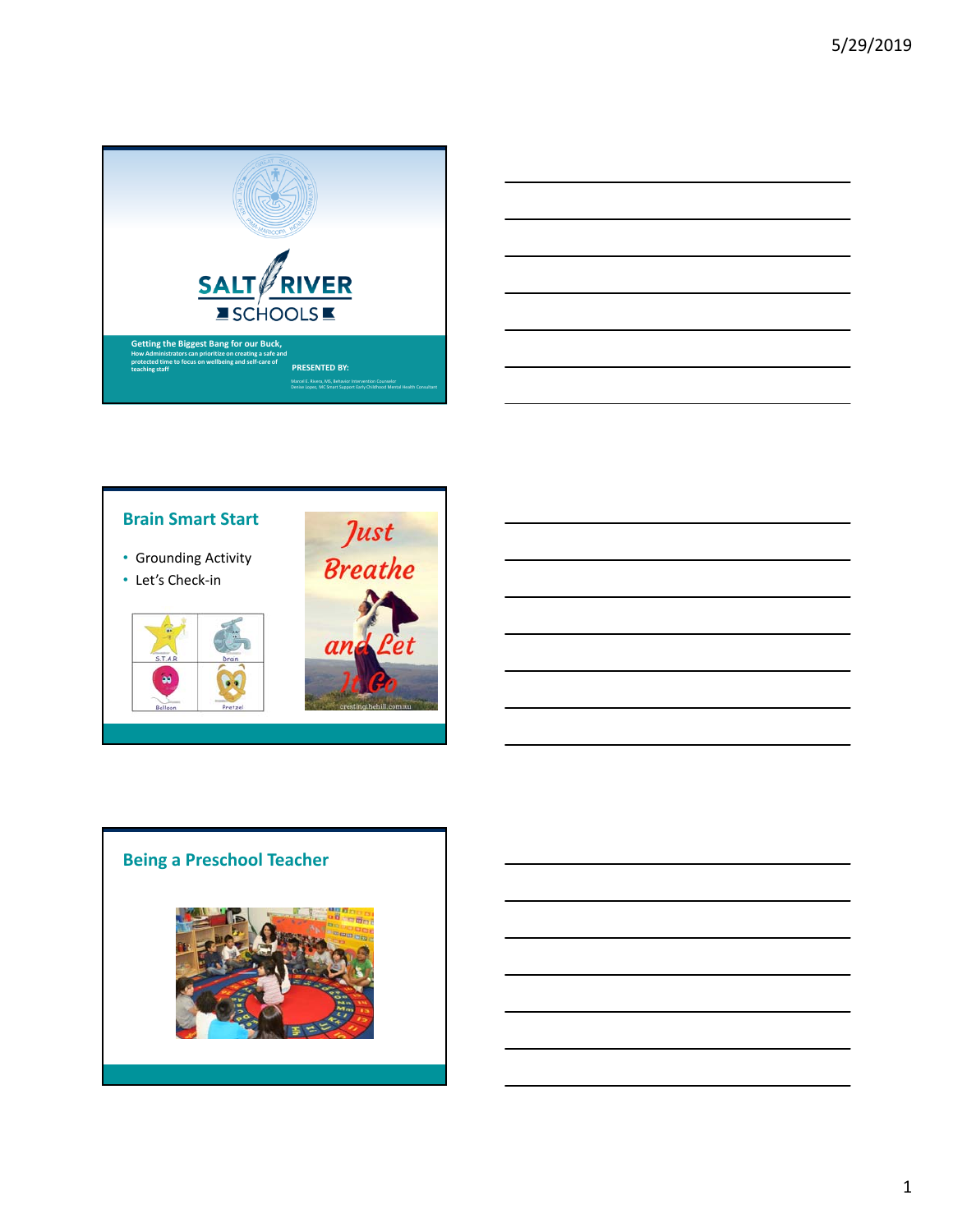### **Stats**

- **Salary\$12.41 PER HOUR/\$11 McDonalds crew member \$22,290 yearly‐Median salary‐**\$28,990
- **turnover rates** for early childhood professionals far exceed those for other forms of teaching (Bureau of Labor Statistics, 2018)
- This increases the amount of **inexperienced professionals and leaves more susceptible for high levels of occupational stress, depression and emotional burnout** (Becker, Gallagher, & Whitaker, 2017).
- Flood of preschool teachers leaving the field
- **Average of 1‐2 Classroom Management classes in most Bachelor level programs (accredited) curriculum for Education + Early Childhood Education**





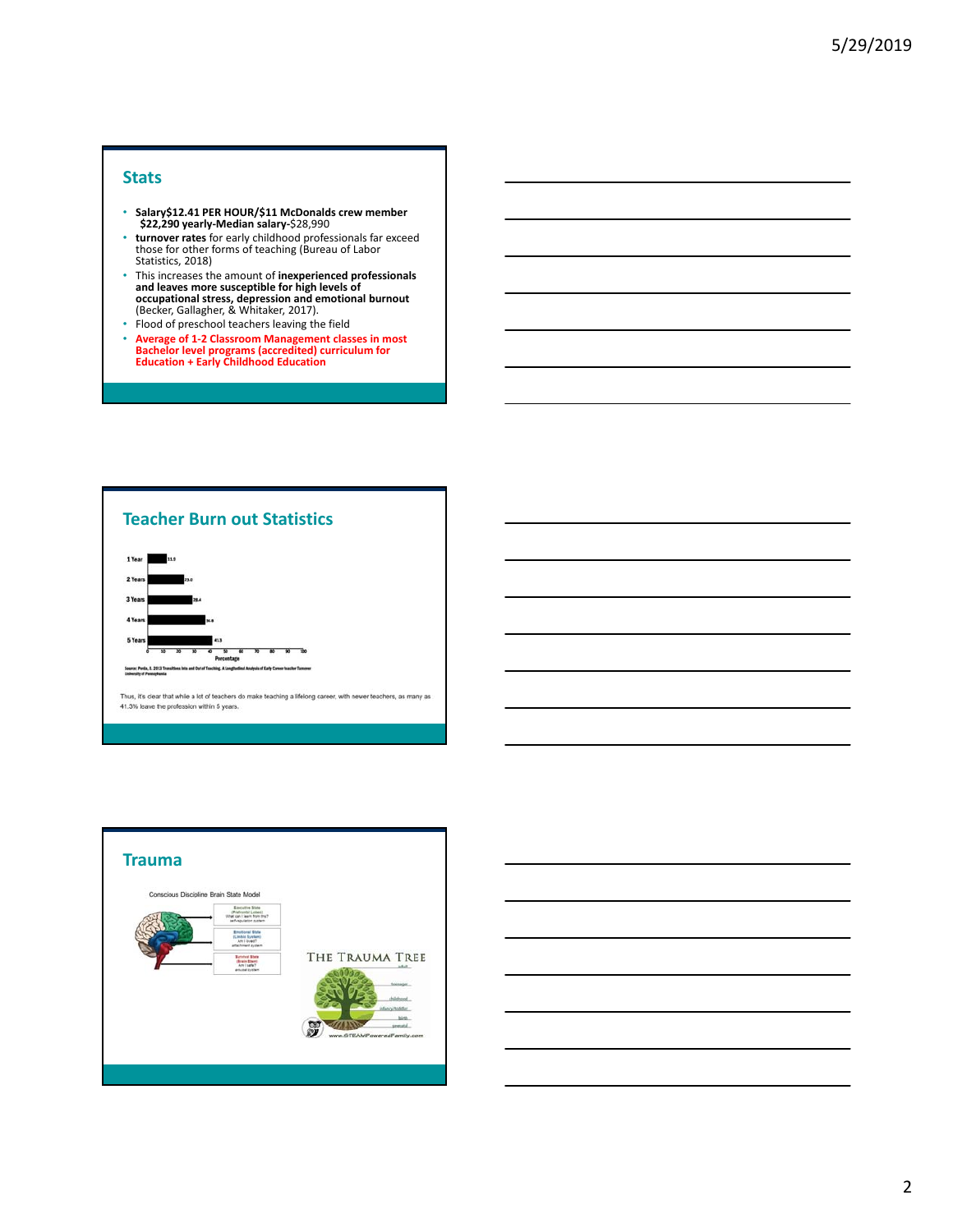









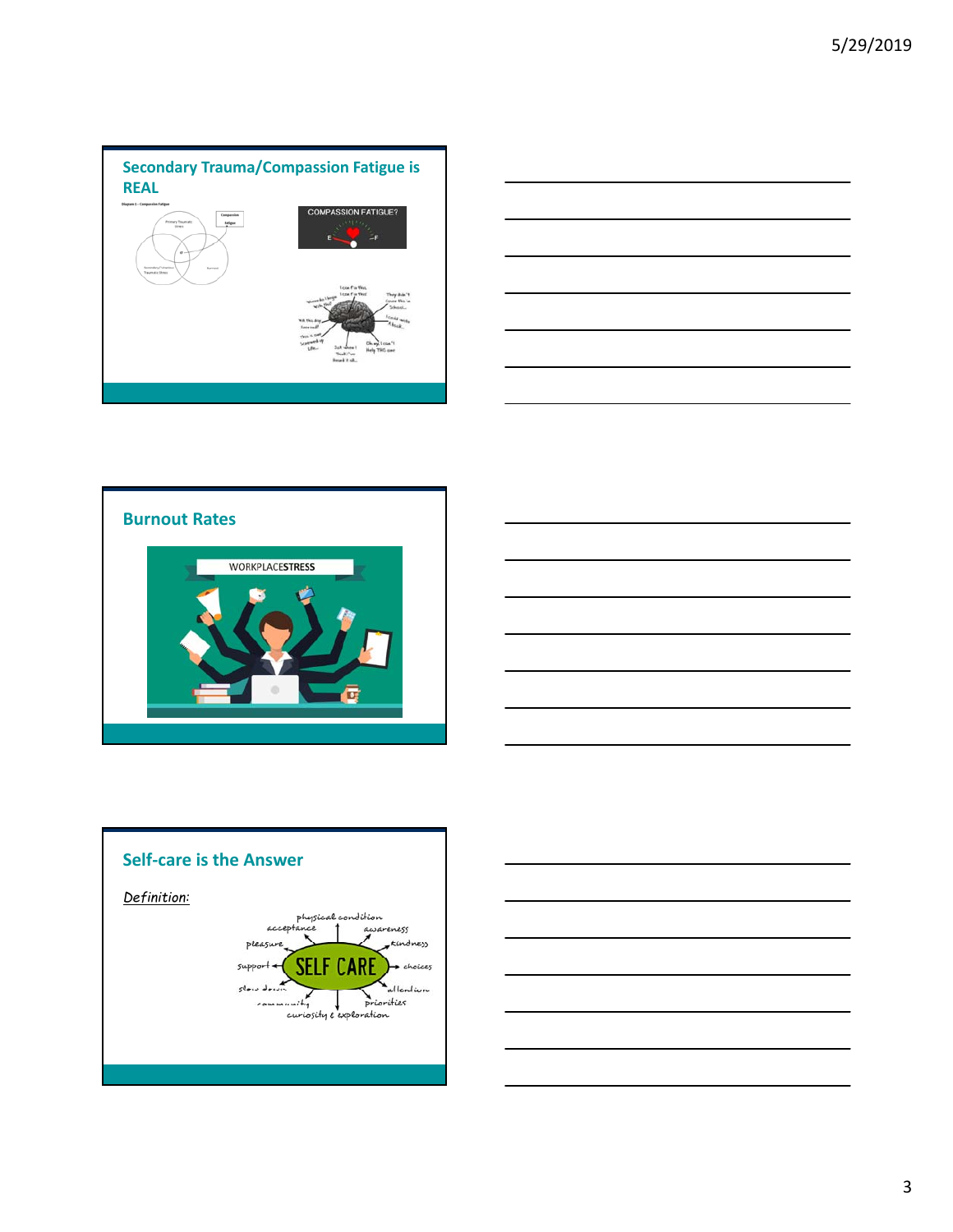# **Questions to Consider:**



Are you able to take time for yourself without feeling guilty? Do you believe you deserve self-care? Do you know the difference between self-care and self-indulgence?

- Do you realize self-care does not equal weakness?
- Are you OK with slowing down sometimes?
- Do you have a go-to list of activities?
- Do you make leisure time a priority? Have you made self-care a habit?
- Do you have a basic self-care plan, preferably in writing?





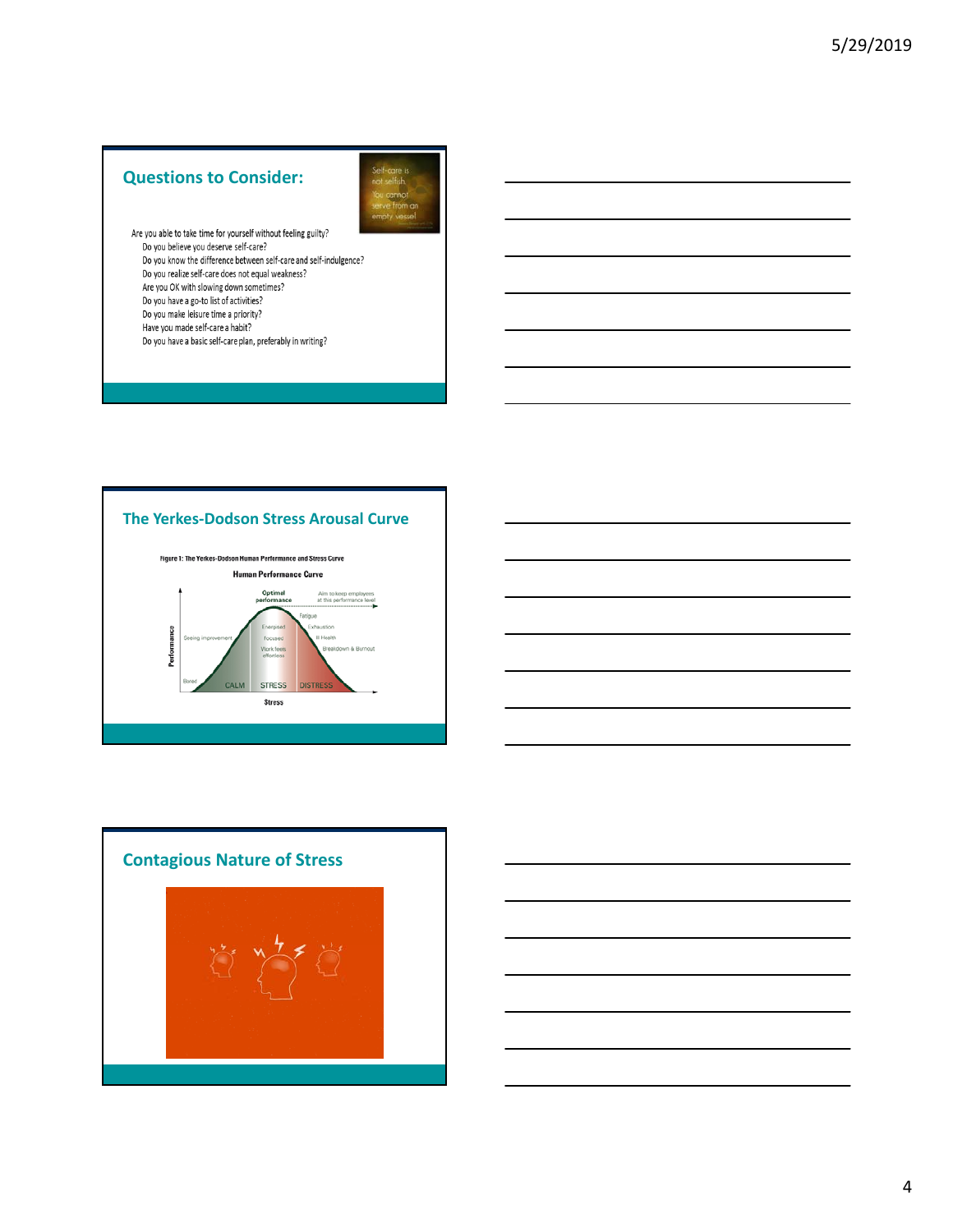



## **Feeding All 3 Brain States:**

- **Survival State: Exercise, Movement, boundaries for staff, relaxation activities, food, hydration, "I can handle this" statements**
- **Emotional State: Daily self‐regulation check‐in, goals groups, Mindfulness, Self‐compassion, Gratitude Work, Team building, Emotional Understanding and validation**
- **Executive State: Reframing, Active Problem Solving, Mindfulness, Safety Plans, Working on systems change, Explore values, PD for staff**

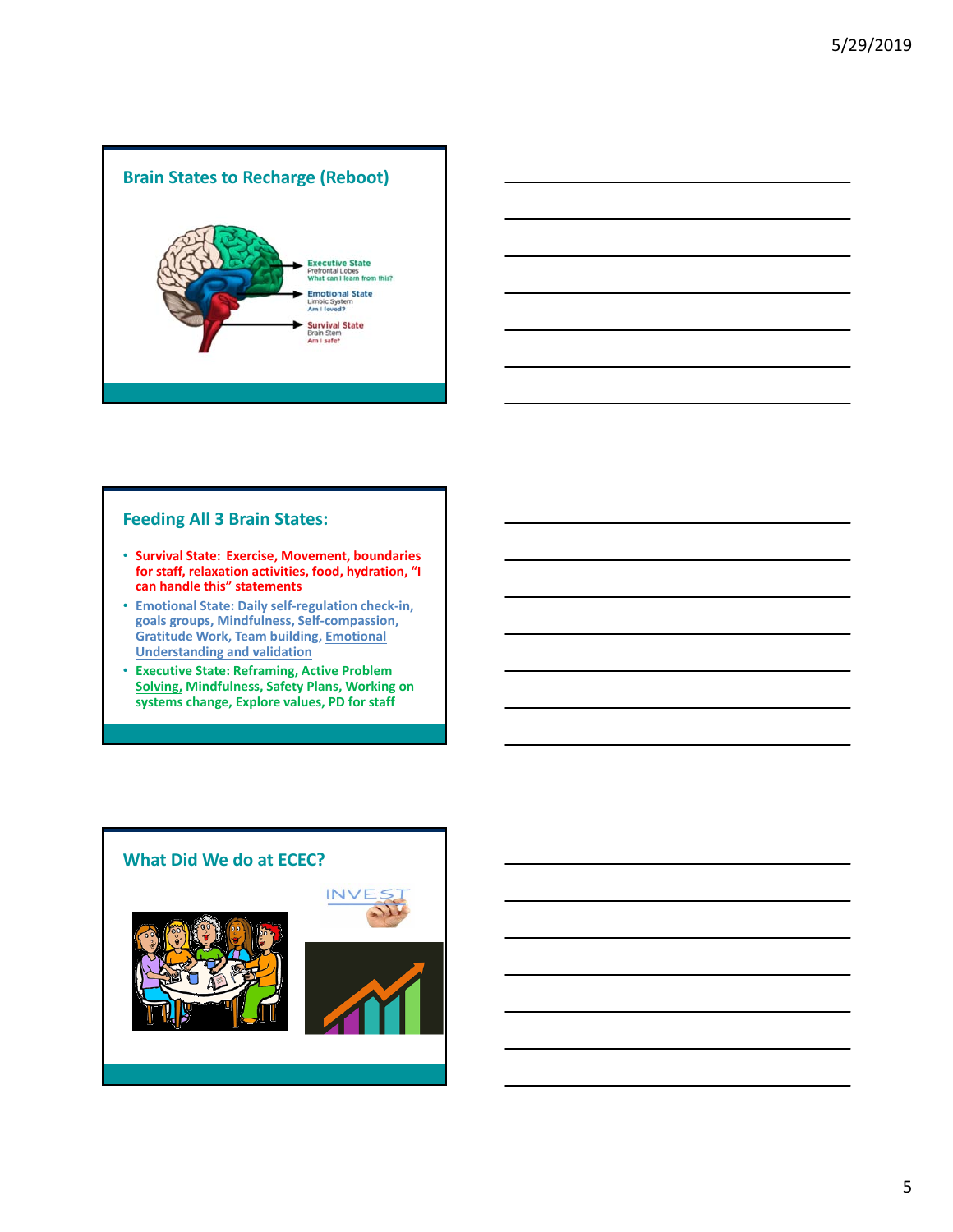









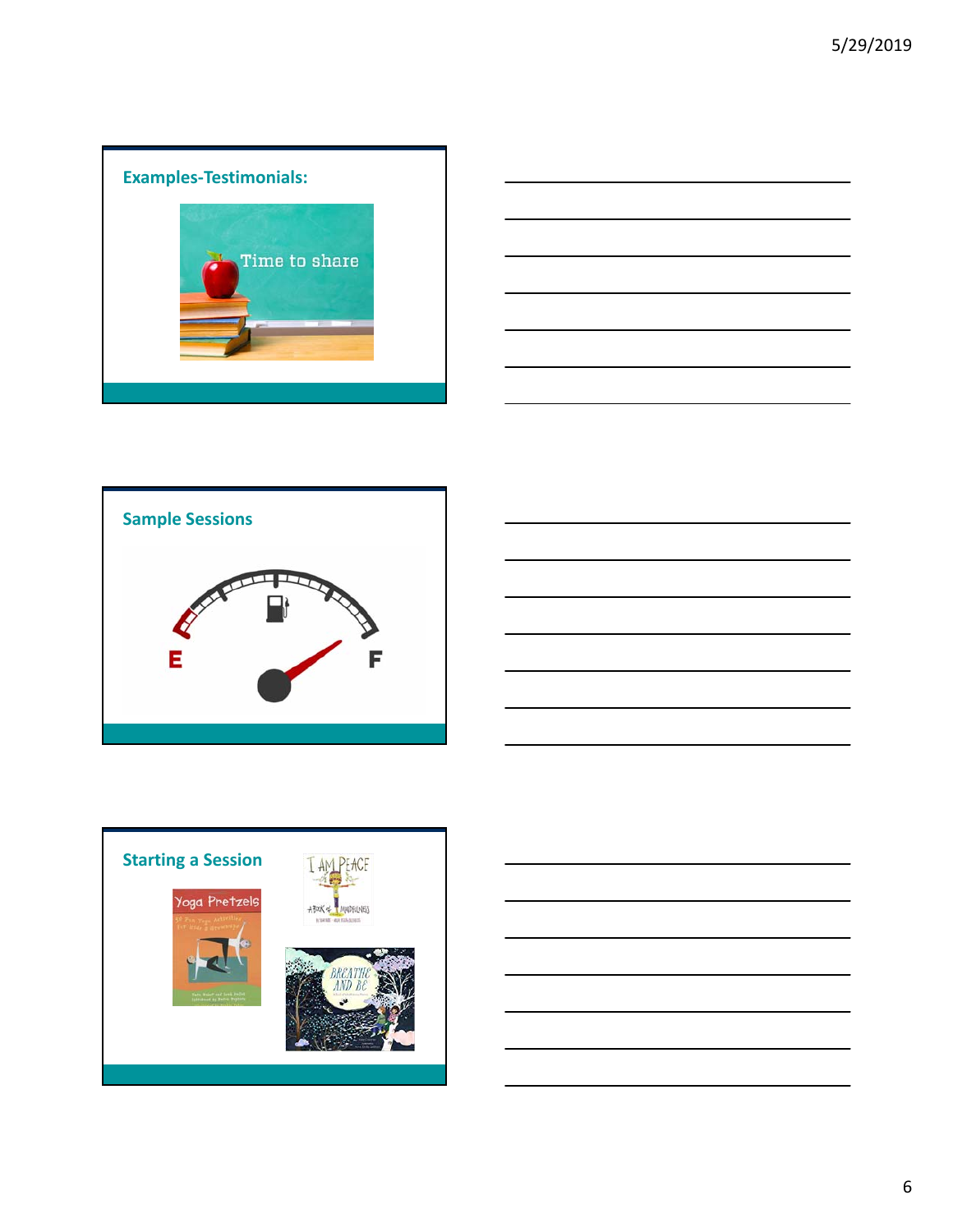# **Sample Session**



- Calming/Grounding/Mindfulness activity
- Checking in
- Current stressors, activities, video, handouts, other content for discussion
- Take away, something you will remember about the this time together, ruminating thought or idea, wrap up





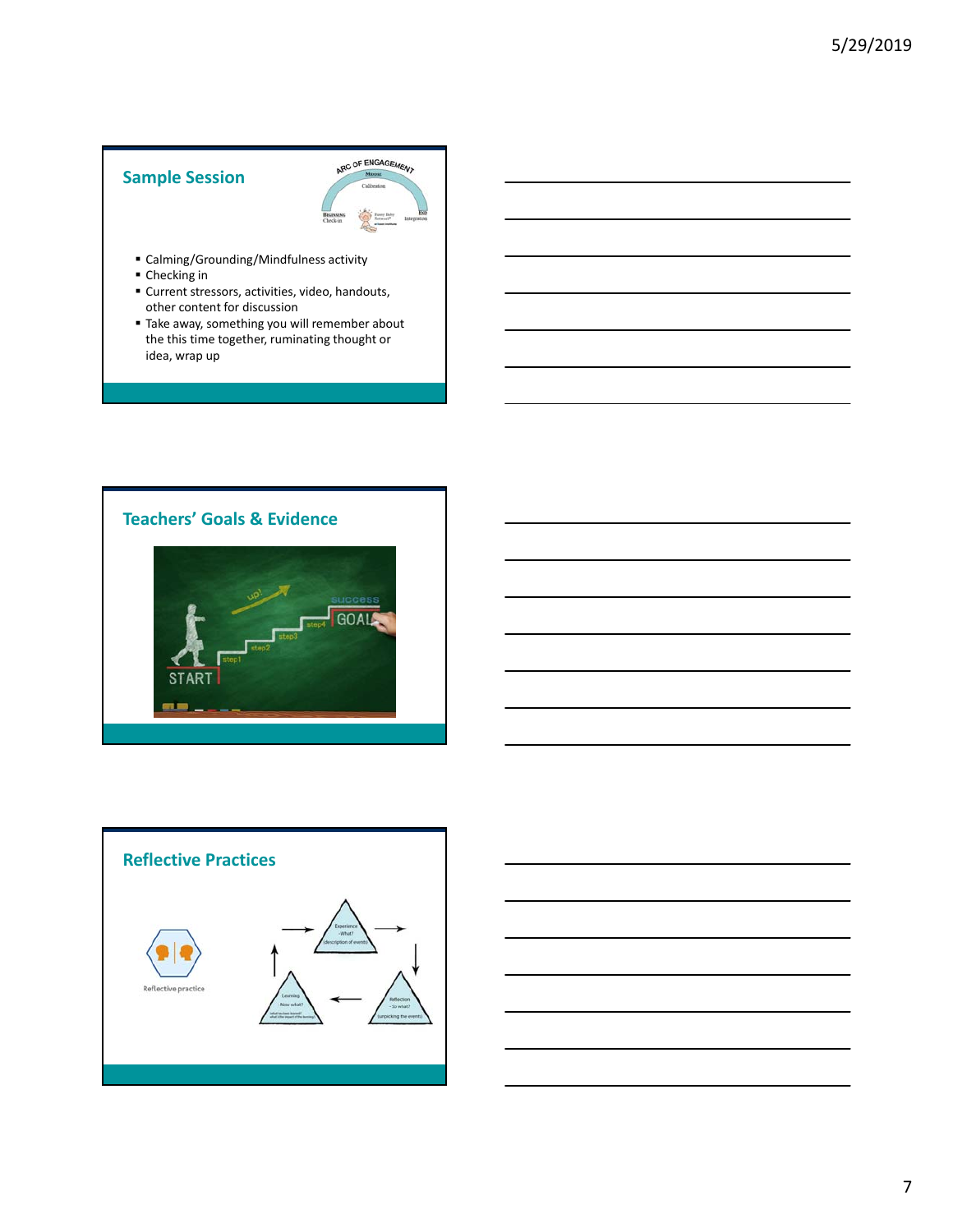



• WE CANNOT PROVIDE WHAT WE DO NOT POSSESS….